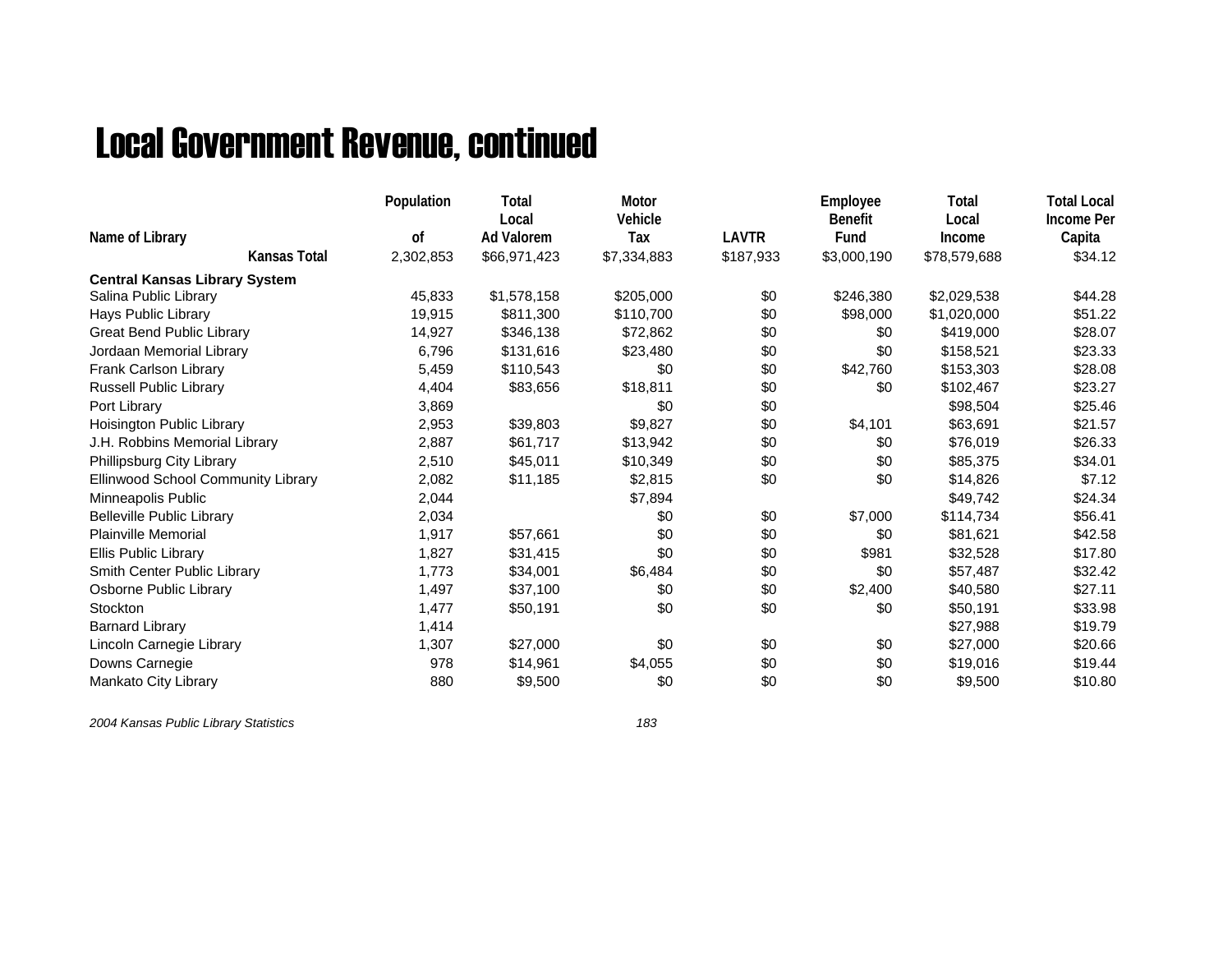|                                      | Population | <b>Total</b>               | Motor          |              | Employee               | Total           | <b>Total Local</b>          |
|--------------------------------------|------------|----------------------------|----------------|--------------|------------------------|-----------------|-----------------------------|
| Name of Library                      | of         | Local<br><b>Ad Valorem</b> | Vehicle<br>Tax | <b>LAVTR</b> | <b>Benefit</b><br>Fund | Local<br>Income | <b>Income Per</b><br>Capita |
| <b>Kansas Total</b>                  | 2,302,853  | \$66,971,423               | \$7,334,883    | \$187,933    | \$3,000,190            | \$78,579,688    | \$34.12                     |
| <b>Central Kansas Library System</b> |            |                            |                |              |                        |                 |                             |
| Independent Township                 | 816        | \$19,500                   | \$0            | \$0          | \$0                    | \$19,500        | \$23.90                     |
| Lang Memorial                        | 765        | \$12,997                   |                | \$0          | \$0                    | \$12,997        | \$16.99                     |
| Randolph-Decker Pub. Lib.            | 721        | \$13,800                   | \$0            | \$0          | \$0                    | \$13,800        | \$19.14                     |
| Logan Public Library                 | 566        | \$5,575                    | \$691          | \$0          | \$0                    | \$9,091         | \$16.06                     |
| Kanopolis Public Library             | 524        | \$5,033                    | \$1,848        | \$0          | \$0                    | \$7,581         | \$14.47                     |
| Glasco City Library                  | 509        |                            | \$2,328        | \$0          | \$0                    | \$11,428        | \$22.45                     |
| Cawker City Public Library           | 504        | \$8,259                    | \$2,143        | \$0          | \$0                    | \$11,602        | \$23.02                     |
| Kensington Community/School Library  | 492        | \$6,249                    | \$0            | \$0          | \$0                    | \$6,249         | \$12.70                     |
| Delphos Public Library               | 459        | \$3,989                    | \$926          | \$0          | \$0                    | \$9,677         | \$21.08                     |
| Jewell                               | 447        | \$7,213                    | \$0            | \$0          | \$0                    | \$7,213         | \$16.14                     |
| <b>Glen Elder Library</b>            | 422        | \$6,054                    | \$0            | \$0          | \$0                    | \$6,054         | \$14.35                     |
| Lucas Public Library                 | 416        |                            | \$0            | \$0          | \$0                    | \$3,261         | \$7.84                      |
| <b>Gypsum Community Library</b>      | 401        | \$5,608                    | \$0            | \$0          | \$0                    | \$5,608         | \$13.99                     |
| Scandia                              | 387        |                            | \$374          | \$0          | \$0                    | \$8,067         | \$20.84                     |
| Jamestown City Library               | 387        | \$3,948                    | \$0            | \$0          | \$0                    | \$3,948         | \$10.20                     |
| <b>Otis Community Library</b>        | 316        |                            | \$913          |              |                        | \$8,617         | \$27.27                     |
| Sylvan Grove Public Library          | 310        | \$5,300                    | \$0            | \$0          | \$0                    | \$5,700         | \$18.39                     |
| <b>Courtland Community Library</b>   | 302        | \$4,500                    | \$0            | \$0          | \$0                    | \$4,500         | \$14.90                     |
| Mccracken Public Library             | 293        | \$5,143                    | \$0            | \$0          | \$0                    | \$5,143         | \$17.55                     |
| Lebanon Community Library            | 279        | \$4,790                    | \$863          | \$0          | \$0                    | \$5,653         | \$20.26                     |
| Palco Public Library                 | 235        | \$4,229                    | \$0            | \$0          | \$0                    | \$5,859         | \$24.93                     |
| <b>Burr Oak City Library</b>         | 234        | \$852                      | \$322          | \$0          | \$0                    | \$1,174         | \$5.02                      |
| <b>Bison Community Library</b>       | 221        | \$2,051                    | \$341          | \$0          | \$0                    | \$5,578         | \$25.24                     |
| Kirwin City Library                  | 218        | \$1,707                    | \$175          | \$720        | \$0                    | \$3,895         | \$17.87                     |
| Luray City Library                   | 188        | \$1,530                    | \$0            | \$0          | \$0                    | \$1,530         | \$8.14                      |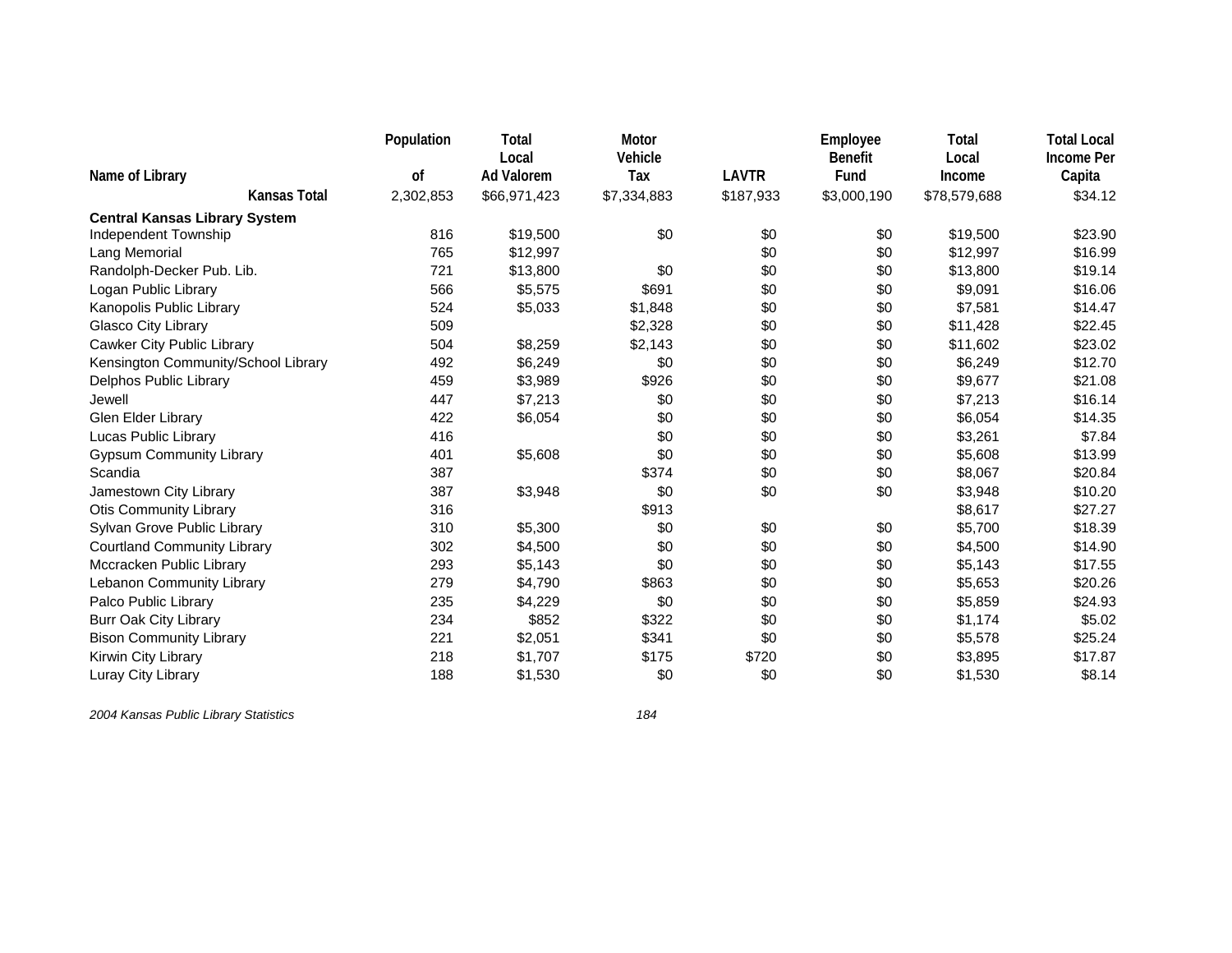| Name of Library                      |                     | Population<br>οf | Total<br>Local<br>Ad Valorem | Motor<br>Vehicle<br>Tax | LAVTR     | Employee<br><b>Benefit</b><br>Fund | Total<br>Local<br>Income | Total Local<br>Income Per<br>Capita |
|--------------------------------------|---------------------|------------------|------------------------------|-------------------------|-----------|------------------------------------|--------------------------|-------------------------------------|
|                                      | Kansas Total        | 2,302,853        | \$66,971,423                 | \$7,334,883             | \$187,933 | \$3,000,190                        | \$78,579,688             | \$34.12                             |
| <b>Central Kansas Library System</b> |                     |                  |                              |                         |           |                                    |                          |                                     |
| Long Island Community Library        |                     | 148              |                              |                         |           |                                    | \$1.317                  | \$8.90                              |
| Rae Hobson Memorial Library          |                     | 147              | \$852                        | \$0                     | \$0       | \$0                                | \$1,852                  | \$12.60                             |
| Sunshine City Library                |                     | 134              | \$1,468                      | \$41                    | \$0       | \$0                                | \$2,109                  | \$15.74                             |
| Gaylord City Library                 |                     | 131              | \$933                        | \$167                   | \$0       | \$0                                | \$1,100                  | \$8.40                              |
| Formoso Public Library               |                     | 116              | \$2,789                      | \$0                     | \$0       | \$0                                | \$2.789                  | \$24.04                             |
| Randall Public Library               |                     | 77               | \$1.641                      | \$381                   | \$0       | \$0                                | \$2,022                  | \$26.26                             |
|                                      | <b>System Total</b> | 139.948          | \$3,904,593                  | \$497,732               | \$720     | \$401.622                          | \$4,926,545              | \$35.20                             |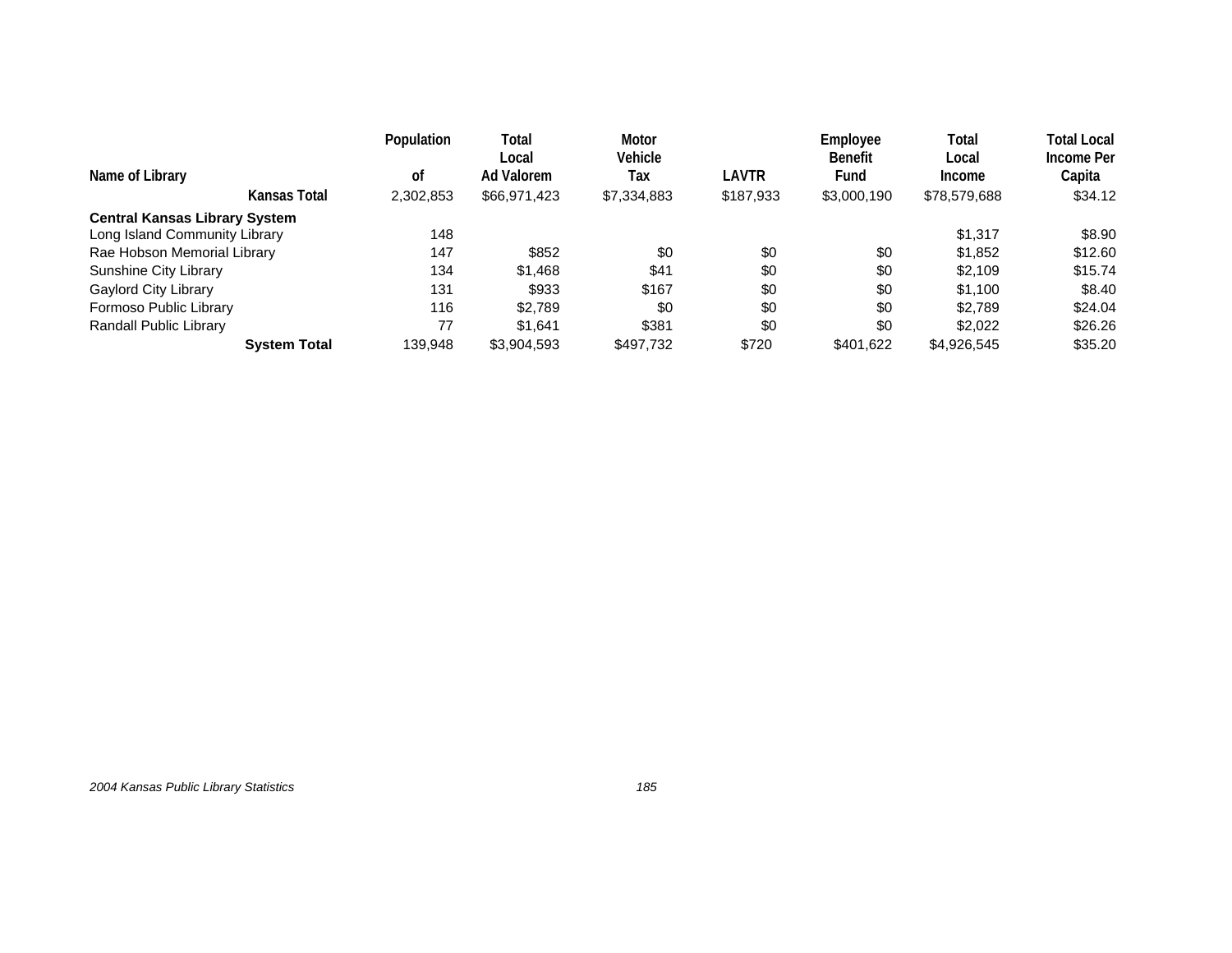|                                            | Population | Total                      | Motor<br>Vehicle |              | Employee               | Total           | <b>Total Local</b>          |
|--------------------------------------------|------------|----------------------------|------------------|--------------|------------------------|-----------------|-----------------------------|
| Name of Library                            | 0f         | Local<br><b>Ad Valorem</b> | Tax              | <b>LAVTR</b> | <b>Benefit</b><br>Fund | Local<br>Income | <b>Income Per</b><br>Capita |
| Kansas Total                               | 2,302,853  | \$66,971,423               | \$7,334,883      | \$187,933    | \$3,000,190            | \$78,579,688    | \$34.12                     |
| <b>North Central Kansas Library System</b> |            |                            |                  |              |                        |                 |                             |
| Manhattan Public Library                   | 44,733     | \$1,387,634                | \$187,764        | \$0          | \$171,000              | \$1,558,634     | \$34.84                     |
| Emporia Public Library                     | 32,516     | \$627,301                  | \$0              | \$0          | \$40,000               | \$667,301       | \$20.52                     |
| Dorothy Bramlage Public Library            | 26,313     | \$368,819                  | \$61,587         | \$0          | \$95,704               | \$540,483       | \$20.54                     |
| Pottawatomie Wabaunsee Regional            | 21,222     | \$255,015                  | \$18,062         | \$0          | \$25,839               | \$298,916       | \$14.09                     |
| Abilene Public Library                     | 6,456      | \$163,730                  | \$0              | \$0          | \$20,420               | \$184,150       | \$28.52                     |
| Clay Center Carnegie Library               | 4,405      | \$80,000                   | \$11,881         | \$0          | \$3,000                | \$94,881        | \$21.54                     |
| Wamego Public Library                      | 4,237      | \$120,067                  | \$12,017         | \$0          | \$7,500                | \$139,584       | \$32.94                     |
| Marysville Public Library                  | 3,133      | \$118,343                  | \$14,143         | \$0          | \$14,162               | \$146,648       | \$46.81                     |
| <b>Hillsboro Public Library</b>            | 2,839      | \$50,907                   | \$7,493          | \$0          | \$0                    | \$58,400        | \$20.57                     |
| Herington Public Library                   | 2,491      | \$43,785                   | \$9,755          | \$0          | \$0                    | \$53,540        | \$21.49                     |
| <b>Council Grove Public Library</b>        | 2,275      | \$53,410                   | \$8,167          | \$0          | \$0                    | \$61,577        | \$27.07                     |
| Marion City Library                        | 2,058      | \$65,037                   | \$6,592          | \$0          | \$0                    | \$71,629        | \$34.81                     |
| Peabody Township Llibrary                  | 1,523      | \$6,882                    | \$1,032          | \$0          | \$0                    | \$7,914         | \$5.20                      |
| Americus Township Library                  | 1,518      | \$43,387                   |                  | \$0          | \$0                    | \$43,387        | \$28.58                     |
| Chapman Public Library                     | 1,252      |                            | \$0              | \$0          |                        | \$24,719        | \$19.74                     |
| Cottonwood Falls/Burnley Memorial          | 1,183      |                            | \$653            | \$0          | \$0                    | \$15,917        | \$13.45                     |
| Washington Library                         | 1,168      |                            | \$0              | \$0          | \$0                    | \$22,207        | \$19.01                     |
| Solomon Public Library                     | 1,062      |                            |                  |              |                        | \$17,435        | \$16.42                     |
| <b>Blue Rapids Public Library</b>          | 1,061      | \$7,395                    | \$1,709          | \$0          | \$0                    | \$9,104         | \$8.58                      |
| Hartford/Elmendaro Township                | 954        |                            |                  |              | \$0                    | \$21,273        | \$22.30                     |
| <b>Hillcrest Library</b>                   | 900        | \$8,558                    | \$642            | \$0          | \$0                    | \$9,200         | \$10.22                     |
| <b>Wakefield Public Library</b>            | 854        | \$14,790                   | \$4,323          | \$0          | \$0                    | \$19,113        | \$22.38                     |
| <b>Enterprise Public Library</b>           | 823        | \$9,950                    | \$1,823          | \$0          | \$0                    | \$11,773        | \$14.30                     |
| Lyon County Library Dist. #1               | 817        | \$19,785                   | \$1,817          | \$0          | \$0                    | \$21,602        | \$26.44                     |
| <b>Frankfort City Library</b>              | 817        | \$19,418                   | \$0              | \$0          | \$0                    | \$19,418        | \$23.77                     |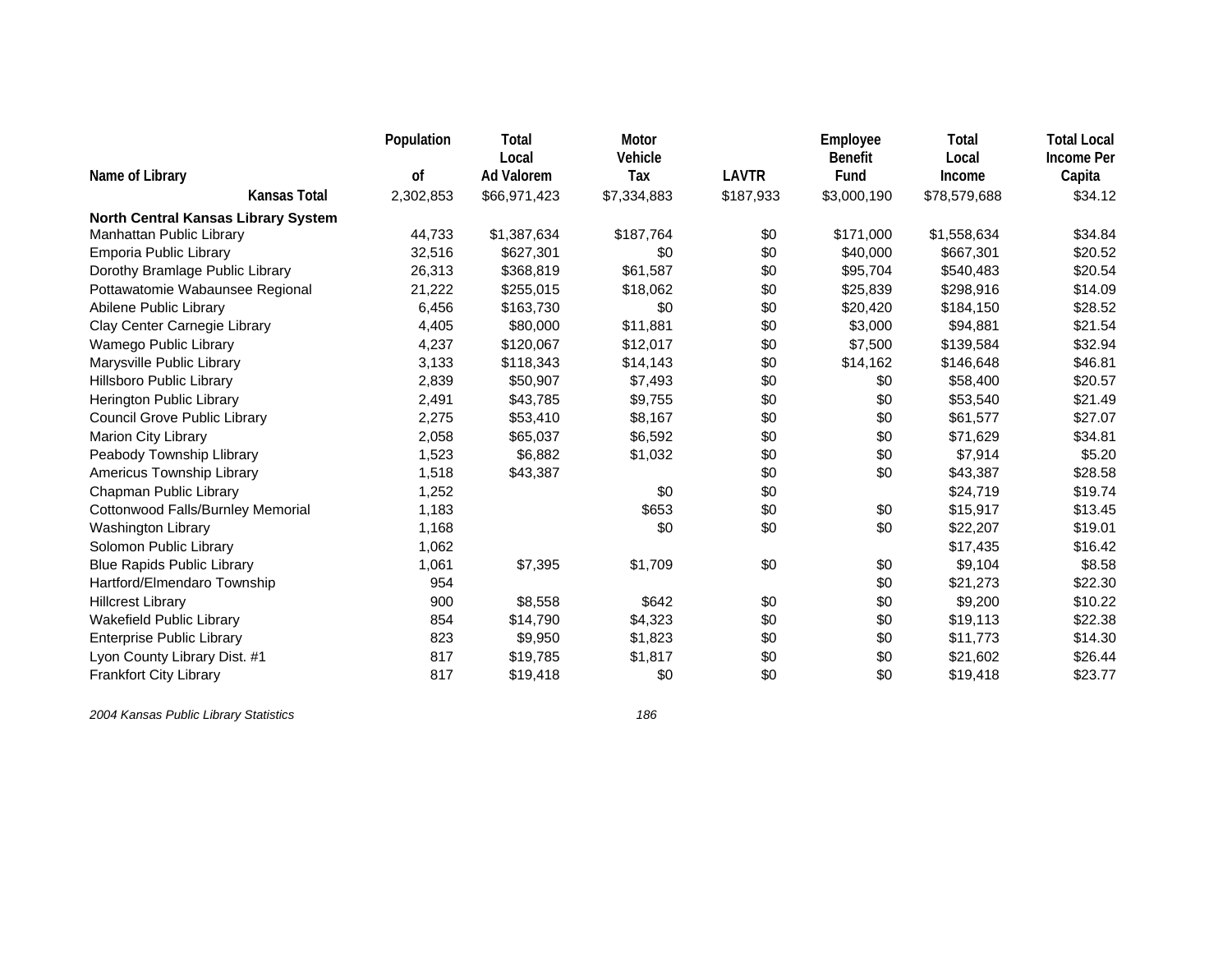|                                     | Population | Total                      | Motor          |              | Employee               | Total           | <b>Total Local</b>   |
|-------------------------------------|------------|----------------------------|----------------|--------------|------------------------|-----------------|----------------------|
| Name of Library                     | 0f         | Local<br><b>Ad Valorem</b> | Vehicle<br>Tax | <b>LAVTR</b> | <b>Benefit</b><br>Fund | Local<br>Income | Income Per<br>Capita |
| Kansas Total                        | 2,302,853  | \$66,971,423               | \$7,334,883    | \$187,933    | \$3,000,190            | \$78,579,688    | \$34.12              |
| North Central Kansas Library System |            |                            |                |              |                        |                 |                      |
| Florence Public Library             | 667        |                            | \$1,687        | \$0          | \$0                    | \$10,219        | \$15.32              |
| Waterville Public Library           | 646        | \$4,210                    | \$1,005        | \$0          | \$0                    | \$5,270         | \$8.16               |
| Hanover Public                      | 605        | \$10,048                   | \$2,858        | \$0          | \$0                    | \$14,472        | \$23.92              |
| Goessel Public Library              | 557        | \$15,606                   | \$2,666        | \$0          | \$0                    | \$19,448        | \$34.92              |
| <b>Clifton Public Library</b>       | 520        | \$3,585                    | \$1,425        | \$0          | \$0                    | \$5,010         | \$9.63               |
| <b>Whitecity Public Library</b>     | 497        | \$4,004                    | \$107          | \$70         | \$0                    | \$4,181         | \$8.41               |
| Leonardville City Library           | 439        | \$3,905                    | \$0            | \$0          | \$0                    | \$3,905         | \$8.90               |
| <b>Axtell Public Library</b>        | 433        | \$3,546                    | \$929          | \$0          | \$0                    | \$4,475         | \$10.33              |
| Hope Community Library              | 367        | \$3,723                    | \$880          | \$0          | \$0                    | \$4,603         | \$12.54              |
| Elm Creek Township Library          | 364        | \$5,500                    | \$0            | \$0          | \$0                    | \$5,500         | \$15.11              |
| Dwight Public Library               | 331        | \$1,565                    | \$600          | \$0          | \$0                    | \$2,165         | \$6.54               |
| Agra/F Lee Doctor Library           | 290        | \$2,824                    | \$0            | \$0          | \$0                    | \$5,626         | \$19.40              |
| <b>Burns Public Library</b>         | 278        | \$1,633                    | \$267          | \$0          | \$0                    | \$3,400         | \$12.23              |
| Summerfield Public Library          | 206        | \$452                      | \$198          | \$0          | \$0                    | \$650           | \$3.16               |
| Vermillion Public Library           | 101        | \$1,326                    | \$0            | \$0          | \$0                    | \$1,326         | \$13.13              |
| <b>System Total</b>                 | 172,911    | \$3,625,410                | \$362,082      | \$70         | \$377,625              | \$4,209,055     | \$24.34              |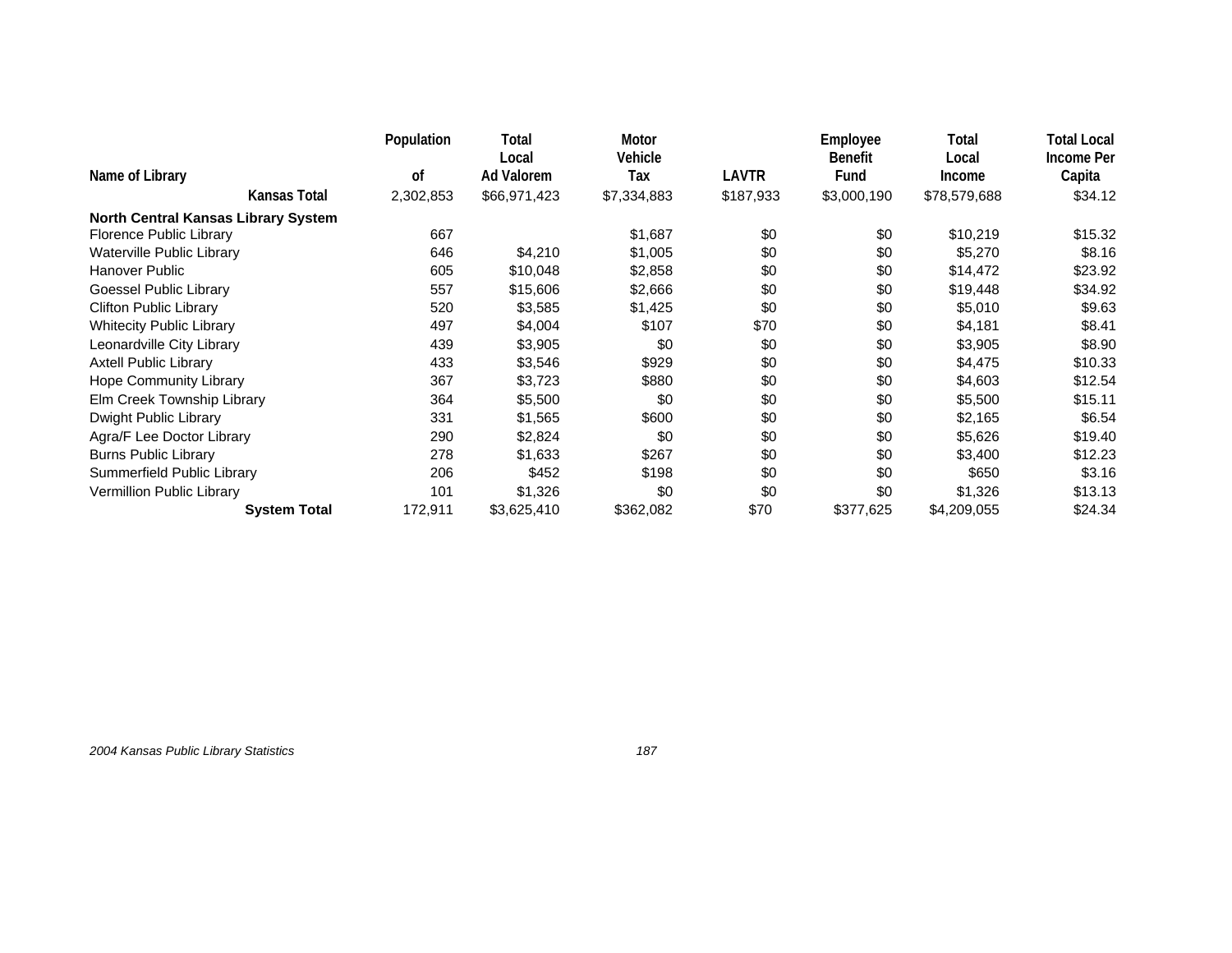|                                          | Population | Total             | Motor       |              | Employee       | Total        | <b>Total Local</b> |
|------------------------------------------|------------|-------------------|-------------|--------------|----------------|--------------|--------------------|
|                                          |            | Local             | Vehicle     |              | <b>Benefit</b> | Local        | <b>Income Per</b>  |
| Name of Library                          | of         | <b>Ad Valorem</b> | Tax         | <b>LAVTR</b> | Fund           | Income       | Capita             |
| <b>Kansas Total</b>                      | 2,302,853  | \$66,971,423      | \$7,334,883 | \$187,933    | \$3,000,190    | \$78,579,688 | \$34.12            |
| <b>Northeast Kansas Library System</b>   |            |                   |             |              |                |              |                    |
| Johnson County Library                   | 381,237    | \$13,842,953      | \$1,629,493 | \$0          |                | \$15,472,446 | \$40.58            |
| Topeka & Shawnee County Public Library   | 167,063    | \$12,756,539      | \$1,755,970 | \$0          | \$0            | \$14,512,509 | \$86.87            |
| Kansas City, Kansas Public Library       | 150,316    | \$5,428,224       | \$599,640   | \$153,550    | \$646,841      | \$6,828,255  | \$45.43            |
| Olathe Public Library                    | 105,274    | \$2,231,221       | \$340,655   | \$0          | \$288,935      | \$2,979,149  | \$28.30            |
| Lawrence Public Library                  | 82,120     |                   | \$196,830   | \$0          | \$0            | \$2,067,000  | \$25.17            |
| Leavenworth Public Library               | 35,211     | \$588,949         | \$82,117    | \$17,493     | \$77,777       | \$766,336    | \$21.76            |
| Ottawa Library                           | 12,031     |                   | \$77,181    | \$0          | \$0            | \$566,425    | \$47.08            |
| <b>Atchison Library</b>                  | 10,111     | \$289,039         | \$39,170    | \$0          | \$0            | \$330,004    | \$32.64            |
| Lansing Community Library                | 10,032     | \$22,554          | \$0         | \$0          | \$0            | \$22,554     | \$2.25             |
| Library District #1, Miami County        | 8,300      | \$273,574         | \$35,084    | \$0          | \$54,205       | \$362,863    | \$43.72            |
| Library District #1, Doniphan County     | 7,692      | \$191,697         | \$28,481    | \$0          | \$14,227       | \$234,405    | \$30.47            |
| Basehor Community Library, Dist. #2, Lv. | 6,850      | \$198,932         | \$48,249    | \$0          | \$1            | \$250,799    | \$36.61            |
| <b>Bonner Springs City Library</b>       | 6,777      | \$220,556         | \$23,097    | \$0          | \$0            | \$243,653    | \$35.95            |
| Eudora Public Library                    | 6,232      |                   | \$9,507     |              |                | \$87,193     | \$13.99            |
| Paola Free Library                       | 5,065      |                   | \$15,065    | \$0          | \$0            | \$189,032    | \$37.32            |
| Osawatomie Public Library                | 4,595      | \$95,452          | \$8,067     | \$0          | \$2,968        | \$106,487    | \$23.17            |
| <b>Baldwin City Library</b>              | 3,637      | \$86,555          | \$9,613     | \$0          | \$0            | \$96,168     | \$26.44            |
| Beck-Bookman Library                     | 3,341      |                   | \$12,007    |              |                | \$92,357     | \$27.64            |
| Hiawatha/Morrill Public Library          | 3,331      | \$74,326          | \$14,967    | \$0          | \$0            | \$94,300     | \$28.31            |
| Tonganoxie Public Library                | 3,317      | \$112,956         | \$23,311    | \$0          | \$31,697       | \$169,513    | \$51.10            |
| Osage City Public Library                | 2,954      | \$56,621          | \$9,837     | \$0          | \$6,121        | \$77,421     | \$26.21            |
| Meriden Community Library                | 2,742      | \$20,645          | \$2,918     | \$0          | \$0            | \$23,563     | \$8.59             |
| Linwood Community Library Dist. #1       | 2,734      | \$74,131          | \$16,630    | \$0          | \$5,981        | \$96,742     | \$35.38            |
| Mary Cotton Public                       | 2,559      | \$61,354          | \$8,810     | \$0          | \$0            | \$70,164     | \$27.42            |
| Oskaloosa Public Library                 | 2,182      | \$36,217          | \$0         | \$0          | \$0            | \$36,217     | \$16.60            |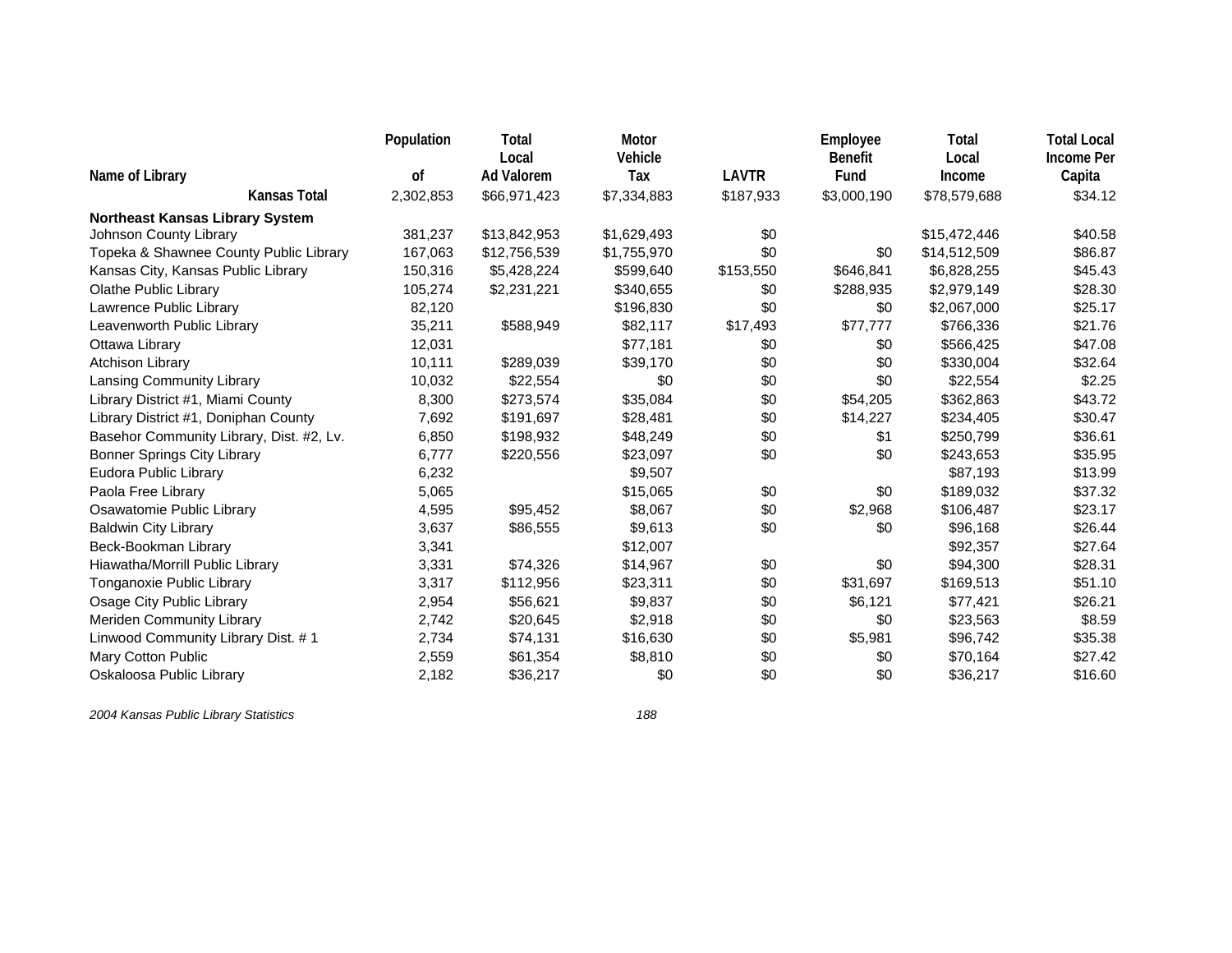|                                     | Population | Total                      | Motor          |           | Employee               | Total           | <b>Total Local</b>   |
|-------------------------------------|------------|----------------------------|----------------|-----------|------------------------|-----------------|----------------------|
| Name of Library                     | 0f         | Local<br><b>Ad Valorem</b> | Vehicle<br>Tax | LAVTR     | <b>Benefit</b><br>Fund | Local<br>Income | Income Per<br>Capita |
| Kansas Total                        | 2,302,853  | \$66,971,423               | \$7,334,883    | \$187,933 | \$3,000,190            | \$78,579,688    | \$34.12              |
| Northeast Kansas Library System     |            |                            |                |           |                        |                 |                      |
| Seneca Free Library                 | 2,084      | \$66,025                   | \$11,975       | \$0       | \$0                    | \$78,000        | \$37.43              |
| Delaware Township Library           | 2,068      | \$34,653                   | \$0            | \$0       | \$0                    | \$34,653        | \$16.76              |
| Silver Lake Library                 | 1,993      | \$43,161                   | \$0            | \$0       | \$0                    | \$43,161        | \$21.66              |
| Horton Public Library               | 1,883      |                            |                |           |                        | \$31,500        | \$16.73              |
| Rossville Community Library         | 1,846      | \$31,621                   | \$0            | \$0       | \$2,517                | \$34,138        | \$18.49              |
| Lyndon Carnegie Library             | 1,628      |                            | \$6,033        | \$0       |                        | \$42,743        | \$26.25              |
| <b>Wellsville City Library</b>      | 1,595      | \$31,450                   | \$5,496        | \$0       | \$3,547                | \$40,777        | \$25.57              |
| Carbondale City Library             | 1,439      | \$12,342                   | \$3,109        | \$0       | \$0                    | \$16,252        | \$11.29              |
| Winchester Public Library           | 1,287      |                            | \$1,357        | \$0       |                        | \$17,752        | \$13.79              |
| <b>Burlingame Community Library</b> | 997        | \$19,378                   | \$0            | \$0       | \$0                    | \$20,878        | \$20.94              |
| Nortonville Public Library          | 971        |                            |                |           |                        | \$18,361        | \$18.91              |
| Overbrook Public Library            | 960        | \$24,761                   | \$4,287        | \$0       | \$0                    | \$31,682        | \$33.00              |
| Mclouth Public Library              | 855        |                            | \$957          |           |                        | \$8,156         | \$9.54               |
| Effingham Community Library         | 585        |                            | \$1,018        | \$0       | \$0                    | \$8,087         | \$13.82              |
| <b>Barnes Reading Room</b>          | 530        | \$4,655                    | \$0            | \$0       | \$0                    | \$11,574        | \$21.84              |
| Richmond Public Library             | 518        | \$6,667                    | \$1,216        | \$0       | \$0                    | \$8,147         | \$15.73              |
| Centralia Coim, Munity Library      | 512        | \$5,901                    | \$1,876        | \$0       | \$0                    | \$10,069        | \$19.67              |
| Wetmore Public Library              | 357        | \$5,000                    | \$1,087        | \$0       | \$0                    | \$12,433        | \$34.83              |
| Bern Community Library              | 201        |                            | \$2,138        | \$83      | \$0                    | \$16,972        | \$84.44              |
| <b>Corning City Library</b>         | 167        | \$2,700                    | \$536          | \$1       | \$0                    | \$6,137         | \$36.75              |
| <b>System Total</b>                 | 1,048,179  | \$39,725,857               | \$5,027,784    | \$171,127 | \$1,134,817            | \$46,267,027    | \$44.14              |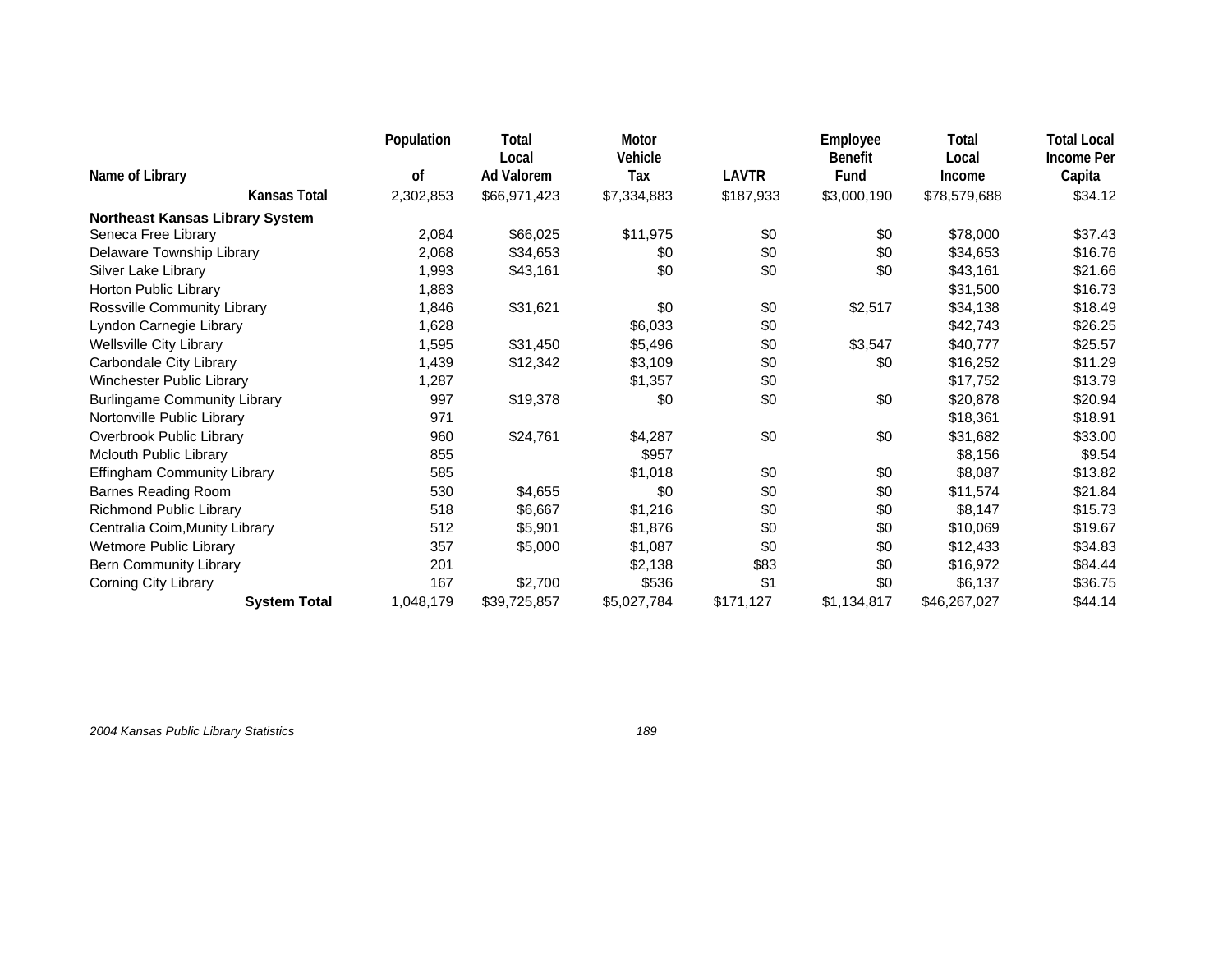|                                        | Population | Total<br>Local    | Motor<br>Vehicle |           | Employee<br><b>Benefit</b> | Total<br>Local | <b>Total Local</b><br>Income Per |
|----------------------------------------|------------|-------------------|------------------|-----------|----------------------------|----------------|----------------------------------|
| Name of Library                        | οf         | <b>Ad Valorem</b> | Tax              | LAVTR     | Fund                       | Income         | Capita                           |
| Kansas Total                           | 2,302,853  | \$66,971,423      | \$7,334,883      | \$187,933 | \$3,000,190                | \$78,579,688   | \$34.12                          |
| <b>Northwest Kansas Library System</b> |            |                   |                  |           |                            |                |                                  |
| Colby/Pioneer Memorial Library         | 5,244      | \$166,754         | \$16,921         | \$0       | \$0                        | \$183,675      | \$35.03                          |
| Goodland Public Library                | 4,589      | \$113,714         | \$14,186         | \$0       | \$9,920                    | \$137,820      | \$30.03                          |
| Norton Public Library                  | 2,901      | \$58,569          | \$15,801         | \$0       | \$22,626                   | \$116,996      | \$40.33                          |
| Atwood Public Library                  | 2,843      | \$34,529          | \$0              | \$0       | \$0                        | \$37,857       | \$13.32                          |
| <b>Graham County Public Library</b>    | 2,808      | \$88,112          | \$5,688          | \$0       | \$0                        | \$93,800       | \$33.40                          |
| Sheridan County Public Library         | 2,662      |                   | \$2,109          | \$0       | \$0                        | \$49,661       | \$18.66                          |
| Oakley Public Library                  | 2,029      | \$82,068          | \$15,126         | \$267     | \$0                        | \$107,563      | \$53.01                          |
| Oberlin City Library                   | 1,884      | \$23,251          | \$4,992          | \$0       | \$0                        | \$43,689       | \$23.19                          |
| <b>Wakeeney Public Library</b>         | 1,800      | \$24,180          | \$33,365         | \$0       | \$912                      | \$58,457       | \$32.48                          |
| St. Francis Public Library             | 1,390      | \$30,573          | \$0              | \$0       | \$0                        | \$30,573       | \$21.99                          |
| Jay Johnson Public Library             | 901        | \$40,547          | \$7,453          | \$0       | \$0                        | \$52,200       | \$57.94                          |
| Sharon Springs Public Library          | 799        | \$13,456          | \$3,066          | \$0       | \$0                        | \$16,522       | \$20.68                          |
| Almena City Library                    | 460        |                   | \$0              | \$0       | \$0                        | \$5,195        | \$11.29                          |
| <b>Bird City Public Library</b>        | 444        |                   | \$864            |           |                            | \$11,392       | \$25.66                          |
| <b>Grinnell/Moore Family Library</b>   | 314        | \$2,995           | \$824            | \$0       | \$0                        | \$3,828        | \$12.19                          |
| <b>Grainfield City Library</b>         | 313        | \$2,484           | \$470            | \$0       | \$0                        | \$2,954        | \$9.44                           |
| Lenora Public Library                  | 300        | \$3,870           | \$397            | \$0       | \$0                        | \$4,267        | \$14.22                          |
| Selden Public Library                  | 190        | \$2,143           | \$0              | \$0       | \$0                        | \$3,752        | \$19.75                          |
| Norcatur Public Library                | 161        | \$1,550           | \$0              | \$0       | \$0                        | \$1,550        | \$9.63                           |
| Jennings City Library                  | 135        | \$2,497           | \$0              | \$0       | \$0                        | \$2,497        | \$18.50                          |
| Gove City Library                      | 99         | \$609             | \$0              | \$0       | \$0                        | \$609          | \$6.15                           |
| <b>System Total</b>                    | 32,266     | \$751,845         | \$121,262        | \$267     | \$33,458                   | \$964,857      | \$29.90                          |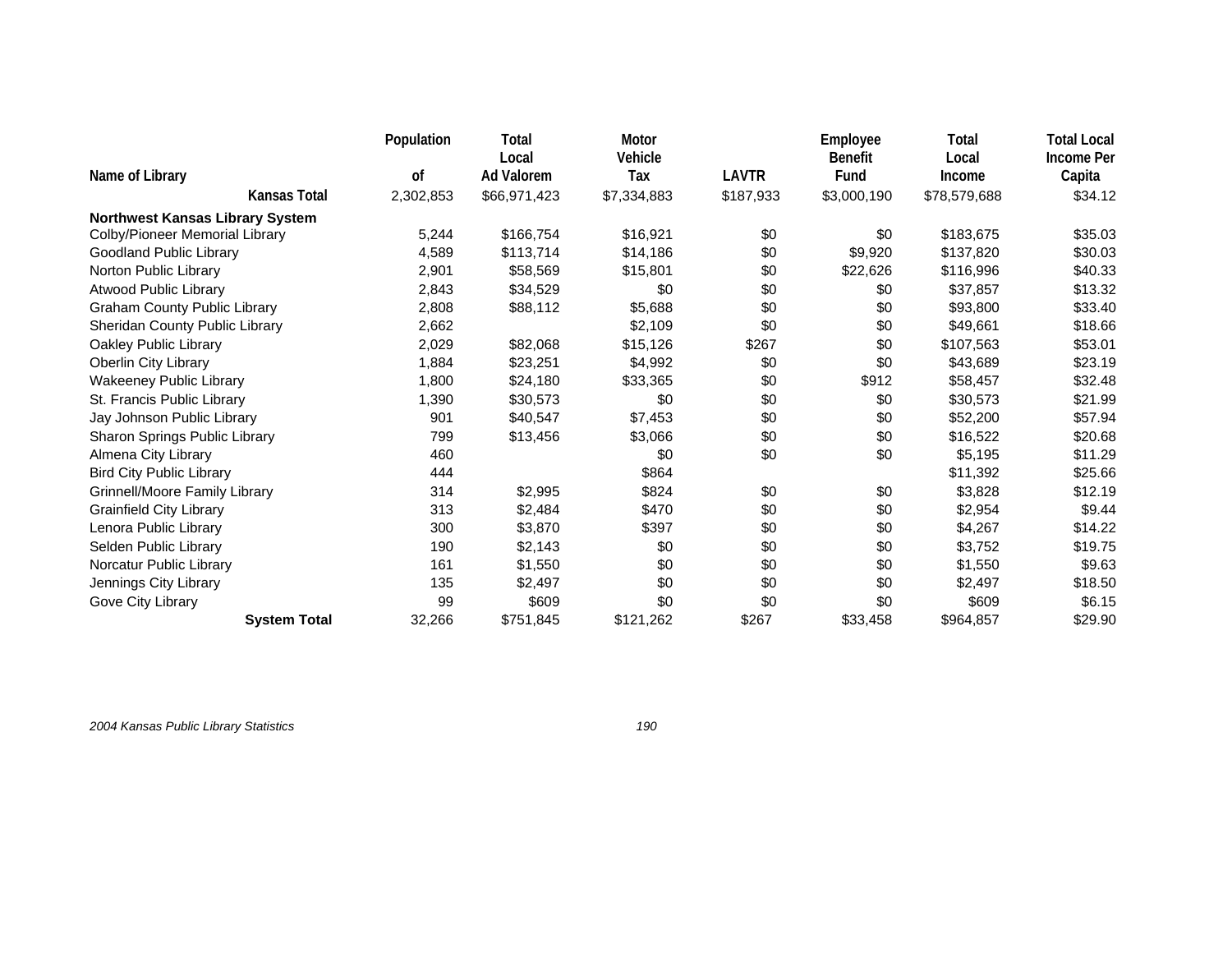|                                     | Population | Total             | Motor       |              | Employee       | Total        | <b>Total Local</b> |
|-------------------------------------|------------|-------------------|-------------|--------------|----------------|--------------|--------------------|
|                                     |            | Local             | Vehicle     | <b>LAVTR</b> | <b>Benefit</b> | Local        | <b>Income Per</b>  |
| Name of Library                     | οf         | <b>Ad Valorem</b> | Tax         |              | Fund           | Income       | Capita             |
| Kansas Total                        | 2,302,853  | \$66,971,423      | \$7,334,883 | \$187,933    | \$3,000,190    | \$78,579,688 | \$34.12            |
| South Central Kansas Library System |            |                   |             |              |                |              |                    |
| Wichita Public Library              | 354,617    | \$5,797,861       | \$0         | \$0          | \$0            | \$6,306,749  | \$17.78            |
| Hutchison Public Library            | 40,783     | \$1,073,995       | \$152,653   | \$0          | \$200,370      | \$1,427,018  | \$34.99            |
| Derby Public Library                | 19,200     | \$438,843         | \$58,755    | \$0          | \$41,055       | \$563,837    | \$29.37            |
| Newton Public Library               | 17,977     | \$492,405         | \$69,669    | \$0          | \$0            | \$562,074    | \$31.27            |
| Mcpherson Public Library            | 13,731     |                   | \$52,567    | \$0          | \$62,145       | \$506,037    | \$36.85            |
| <b>Bradford Memorial Library</b>    | 12,686     | \$264,404         | \$22,500    | \$0          | \$0            | \$286,904    | \$22.62            |
| Winfield Public Library             | 12,016     | \$310,549         | \$51,150    | \$226        | \$22,587       | \$384,512    | \$32.00            |
| Arkansas City Public Library        | 11,788     | \$246,870         | \$33,114    | \$9,612      | \$24,732       | \$314,328    | \$26.67            |
| Haysville Community Library         | 9,545      | \$243,544         | \$32,508    |              |                | \$287,486    | \$30.12            |
| Pratt Public Library                | 9,437      | \$123,642         | \$18,668    | \$0          | \$0            | \$142,310    | \$15.08            |
| Augusta Public Library              | 8,486      | \$186,552         | \$0         | \$0          | \$33,169       | \$234,721    | \$27.66            |
| <b>Wellington Public</b>            | 8,299      |                   | \$27,000    | \$0          | \$0            | \$172,000    | \$20.73            |
| Andover Public Library              | 8,222      | \$188,286         | \$23,414    | \$0          | \$0            | \$211,700    | \$25.75            |
| Park City Community Public Library  | 6,877      | \$101,635         | \$16,525    | \$0          | \$0            | \$118,760    | \$17.27            |
| Mulvane Public Library              | 5,536      |                   | \$16,421    | \$0          | \$0            | \$116,564    | \$21.06            |
| Edna Buschow Memorial Library       | 5,167      | \$133,004         | \$17,402    | \$0          | \$0            | \$158,330    | \$30.64            |
| <b>Hesston Public Library</b>       | 3,614      | \$87,928          | \$17,574    |              |                | \$140,024    | \$38.74            |
| Lyons Public Library                | 3,565      | \$45,718          | \$9,963     | \$0          | \$0            | \$55,681     | \$15.62            |
| <b>Lindsborg Community Library</b>  | 3,290      | \$35,379          | \$0         | \$0          | \$0            | \$35,379     | \$10.75            |
| Kingman Carnegie Library            | 3,270      | \$90,476          | \$17,124    | \$0          | \$0            | \$107,600    | \$32.91            |
| Kiowa County Library                | 3,152      | \$56,873          | \$0         | \$0          | \$0            | \$56,873     | \$18.04            |
| <b>Goddard Public Library</b>       | 2,932      | \$46,998          | \$4,828     | \$0          | \$1,924        | \$57,350     | \$19.56            |
| Douglass Public Library             | 2,611      | \$35,805          | \$9,171     | \$0          | \$3,536        | \$48,512     | \$18.58            |
| <b>Sterling Free Public Library</b> | 2,568      | \$31,585          | \$7,495     | \$0          | \$0            | \$41,080     | \$16.00            |
| <b>Cheney Public Library</b>        | 2,492      |                   | \$0         | \$0          | \$0            | \$42,192     | \$16.93            |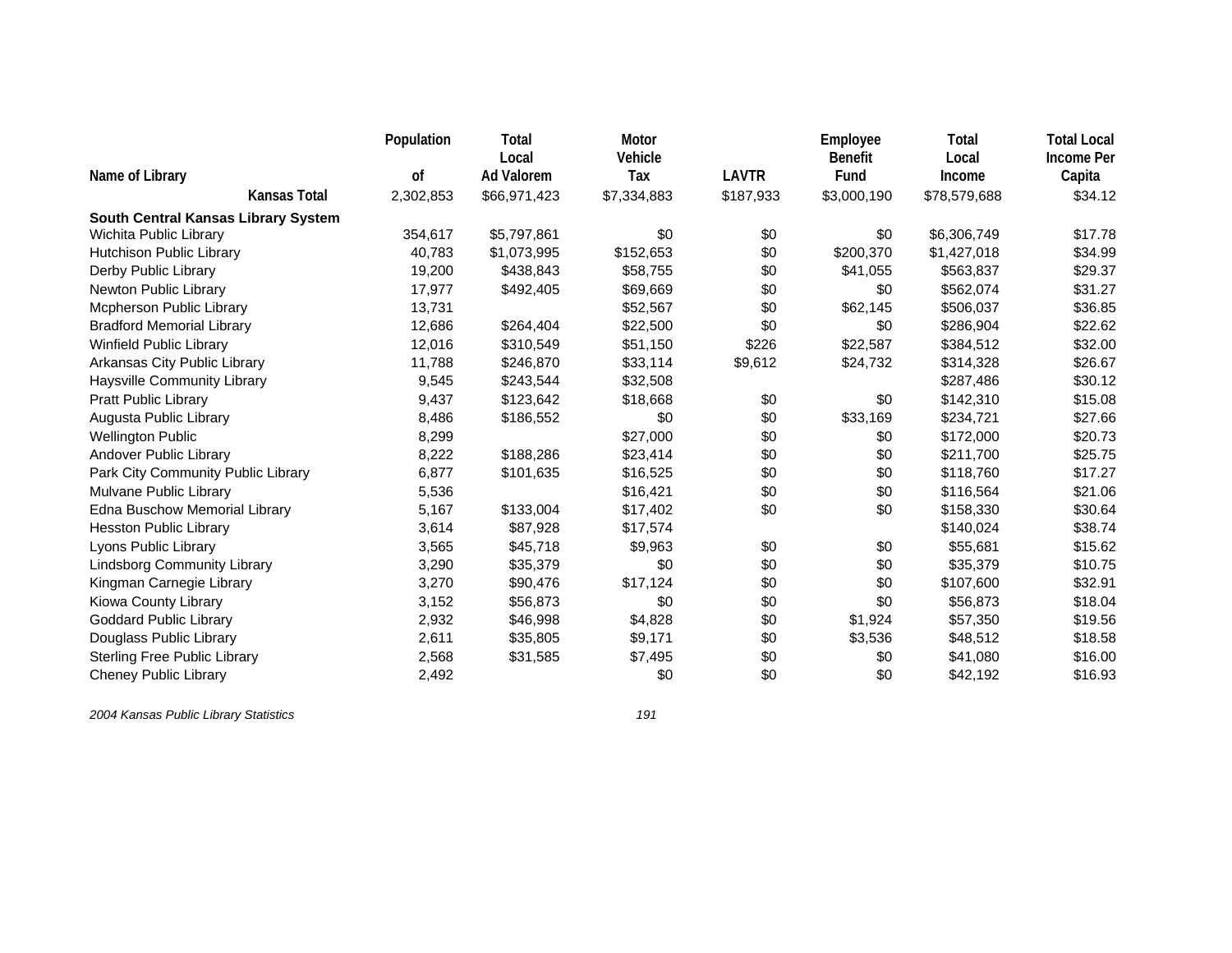|                                     | Population | Total<br>Local    | Motor<br>Vehicle |              | Employee<br><b>Benefit</b> | Total<br>Local | <b>Total Local</b><br><b>Income Per</b> |
|-------------------------------------|------------|-------------------|------------------|--------------|----------------------------|----------------|-----------------------------------------|
| Name of Library                     | 0f         | <b>Ad Valorem</b> | Tax              | <b>LAVTR</b> | Fund                       | Income         | Capita                                  |
| <b>Kansas Total</b>                 | 2,302,853  | \$66,971,423      | \$7,334,883      | \$187,933    | \$3,000,190                | \$78,579,688   | \$34.12                                 |
| South Central Kansas Library System |            |                   |                  |              |                            |                |                                         |
| Anthony Public Library              | 2,308      | \$38,021          | \$7,987          | \$0          | \$3,991                    | \$49,999       | \$21.66                                 |
| <b>Colwich Community Library</b>    | 2,249      |                   | \$0              | \$0          | \$0                        | \$59,908       | \$26.64                                 |
| <b>Clearwater Public Library</b>    | 2,202      |                   | \$7,207          |              | \$0                        | \$56,575       | \$25.69                                 |
| Lincoln Library                     | 2,067      | \$62,520          | \$11,000         | \$0          | \$0                        | \$73,520       | \$35.57                                 |
| <b>Halstead Public Library</b>      | 1,888      | \$54,275          | \$8,020          | \$0          | \$8,063                    | \$71,833       | \$38.05                                 |
| <b>Belle Plaine Public Library</b>  | 1,654      | \$16,594          | \$5,007          | \$0          | \$0                        | \$25,227       | \$15.25                                 |
| Moundridge Public Library           | 1,645      | \$35,230          | \$3,770          | \$0          | \$0                        | \$39,000       | \$23.71                                 |
| Sedgwick/Lillian Tear               | 1,637      | \$33,500          | \$5,489          | \$0          | \$0                        | \$41,391       | \$25.28                                 |
| Harper Public Library               | 1,498      | \$17,000          | \$0              | \$0          | \$0                        | \$17,000       | \$11.35                                 |
| <b>Andale District Library</b>      | 1,429      | \$17,106          | \$2,173          | \$0          | \$0                        | \$19,279       | \$13.49                                 |
| Towanda Public Library              | 1,338      | \$18,291          | \$3,675          | \$0          | \$0                        | \$25,491       | \$19.05                                 |
| <b>Buhler Public Library</b>        | 1,336      |                   | \$2,640          | \$0          | \$2,002                    | \$32,394       | \$24.25                                 |
| Conway Springs City Library         | 1,277      | \$13,715          | \$2,198          | \$0          | \$0                        | \$16,797       | \$13.15                                 |
| Ida Long Goodman Memorial Library   | 1,249      | \$8,931           | \$2,322          | \$0          | \$0                        | \$12,000       | \$9.61                                  |
| Caldwell Carnegie Library           | 1,224      | \$17,610          | \$0              | \$0          | \$0                        | \$17,610       | \$14.39                                 |
| Inman Public Library                | 1,194      | \$18,250          | \$2,542          | \$0          | \$0                        | \$20,792       | \$17.41                                 |
| Nickerson Public Library            | 1,183      | \$10,537          | \$1,463          | \$0          | \$1,894                    | \$13,894       | \$11.74                                 |
| Haven Public Library                | 1,170      |                   | \$3,104          | \$0          | \$0                        | \$13,124       | \$11.22                                 |
| <b>Oxford Public Library</b>        | 1,134      | \$17,504          | \$4,565          | \$0          | \$0                        | \$25,786       | \$22.74                                 |
| Mt. Hope Public Library             | 1,125      | \$22,772          | \$0              | \$0          | \$0                        | \$22,772       | \$20.24                                 |
| Nora E. Larabee Memorial Library    | 1,097      | \$16,000          | \$0              | \$0          | \$0                        | \$16,505       | \$15.05                                 |
| Canton Township                     | 1,073      |                   |                  |              |                            | \$5,800        | \$5.41                                  |
| Kiowa Public Library                | 989        | \$12,976          | \$1,762          | \$0          | \$0                        | \$15,238       | \$15.41                                 |
| Ruth Dole Memorial Library          | 921        | \$11,400          | \$0              | \$0          | \$0                        | \$11,400       | \$12.38                                 |
| Garden Plain Community Library      | 807        | \$1,599           | \$2,843          | \$0          | \$0                        | \$4,442        | \$5.50                                  |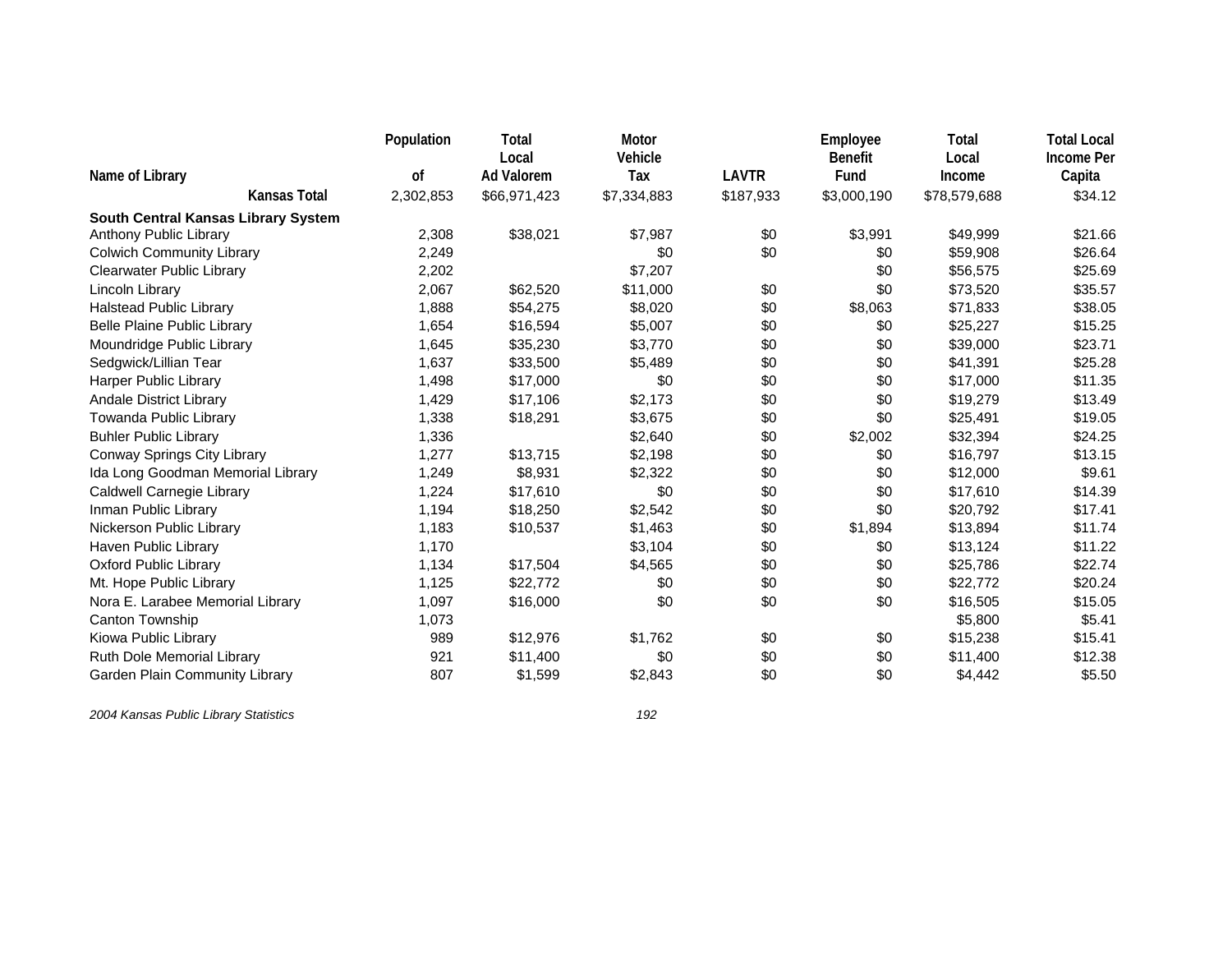|                                                                    | Population    | Total                      | Motor          |              | Employee               | Total           | <b>Total Local</b>          |
|--------------------------------------------------------------------|---------------|----------------------------|----------------|--------------|------------------------|-----------------|-----------------------------|
| Name of Library                                                    | <sub>of</sub> | Local<br><b>Ad Valorem</b> | Vehicle<br>Tax | <b>LAVTR</b> | <b>Benefit</b><br>Fund | Local<br>Income | <b>Income Per</b><br>Capita |
| <b>Kansas Total</b>                                                | 2,302,853     | \$66,971,423               | \$7,334,883    | \$187,933    | \$3,000,190            | \$78,579,688    | \$34.12                     |
|                                                                    |               |                            |                |              |                        |                 |                             |
| South Central Kansas Library System<br><b>Udall Public Library</b> | 789           | \$7,935                    | \$0            | \$0          | \$0                    | \$7,935         | \$10.06                     |
|                                                                    |               |                            |                |              |                        |                 |                             |
| Marquette Community Library                                        | 750           | \$11,486                   | \$0            | \$0          | \$0                    | \$11,486        | \$15.31                     |
| Little River Community Library                                     | 723           | \$10,250                   | \$2,779        | \$0          | \$0                    | \$13,029        | \$18.02                     |
| Argonia/Dixon Township Library                                     | 712           | \$7,142                    | \$1,208        | \$0          | \$0                    | \$8,350         | \$11.73                     |
| Potwin Public Library                                              | 651           | \$5,326                    | \$650          | \$0          | \$0                    | \$5,976         | \$9.18                      |
| Leon Public Library                                                | 646           | \$2,849                    | \$0            | \$0          | \$0                    | \$2,849         | \$4.41                      |
| <b>Whitewater Memorial Library</b>                                 | 636           |                            | \$1,836        | \$0          | \$0                    | \$20,885        | \$32.84                     |
| <b>Attica City Library</b>                                         | 609           | \$2,029                    | \$850          | \$0          | \$0                    | \$12,500        | \$20.53                     |
| Pretty Prairie Public Library                                      | 598           | \$4,175                    | \$955          | \$0          | \$0                    | \$8,157         | \$13.64                     |
| Viola Township                                                     | 590           | \$2,775                    | \$0            | \$0          | \$0                    | \$2,775         | \$4.70                      |
| South Haven Township Library                                       | 576           | \$3,650                    | \$0            | \$0          | \$0                    | \$5,140         | \$8.92                      |
| Norwich Public                                                     | 535           | \$5,245                    | \$925          | \$0          | \$0                    | \$6,170         | \$11.53                     |
| Macksville City Library                                            | 498           | \$2,473                    | \$563          | \$0          | \$0                    | \$3,036         | \$6.10                      |
| Cunningham Public Library                                          | 490           | \$6,800                    | \$1,649        | \$0          | \$0                    | \$8,449         | \$17.24                     |
| <b>Arlington City Library</b>                                      | 444           | \$7,000                    | \$412          | \$0          | \$0                    | \$7,412         | \$16.69                     |
| <b>Turon Community Library</b>                                     | 432           | \$6,707                    | \$1,170        | \$0          | \$0                    | \$11,877        | \$27.49                     |
| Farmer Township Community Library                                  | 422           | \$6,000                    | \$317          | \$0          | \$0                    | \$6,317         | \$14.97                     |
| <b>Walton Community Library</b>                                    | 298           | \$2,400                    | \$460          | \$0          | \$0                    | \$3,360         | \$11.28                     |
| Sylvia Public Library                                              | 295           | \$3,370                    | \$0            | \$0          | \$0                    | \$3,370         | \$11.42                     |
| Geneseo Public Library                                             | 268           | \$2,215                    | \$283          | \$0          | \$0                    | \$2,498         | \$9.32                      |
| Partridge Public Library                                           | 265           | \$12,000                   | \$0            | \$0          | \$0                    | \$12,000        | \$45.28                     |
| Zenda Public Library                                               | 206           | \$5,454                    | \$0            | \$0          | \$0                    | \$5,454         | \$26.48                     |
| <b>Wisner Library</b>                                              | 202           | \$343                      | \$73           | \$0          | \$0                    | \$416           | \$2.06                      |
| <b>Hardtner Public Library</b>                                     | 192           |                            |                |              |                        | \$5,302         | \$27.61                     |
| <b>System Total</b>                                                | 619,382       | \$11,405,349               | \$750,398      | \$9,838      | \$405,468              | \$13,260,541    | \$21.41                     |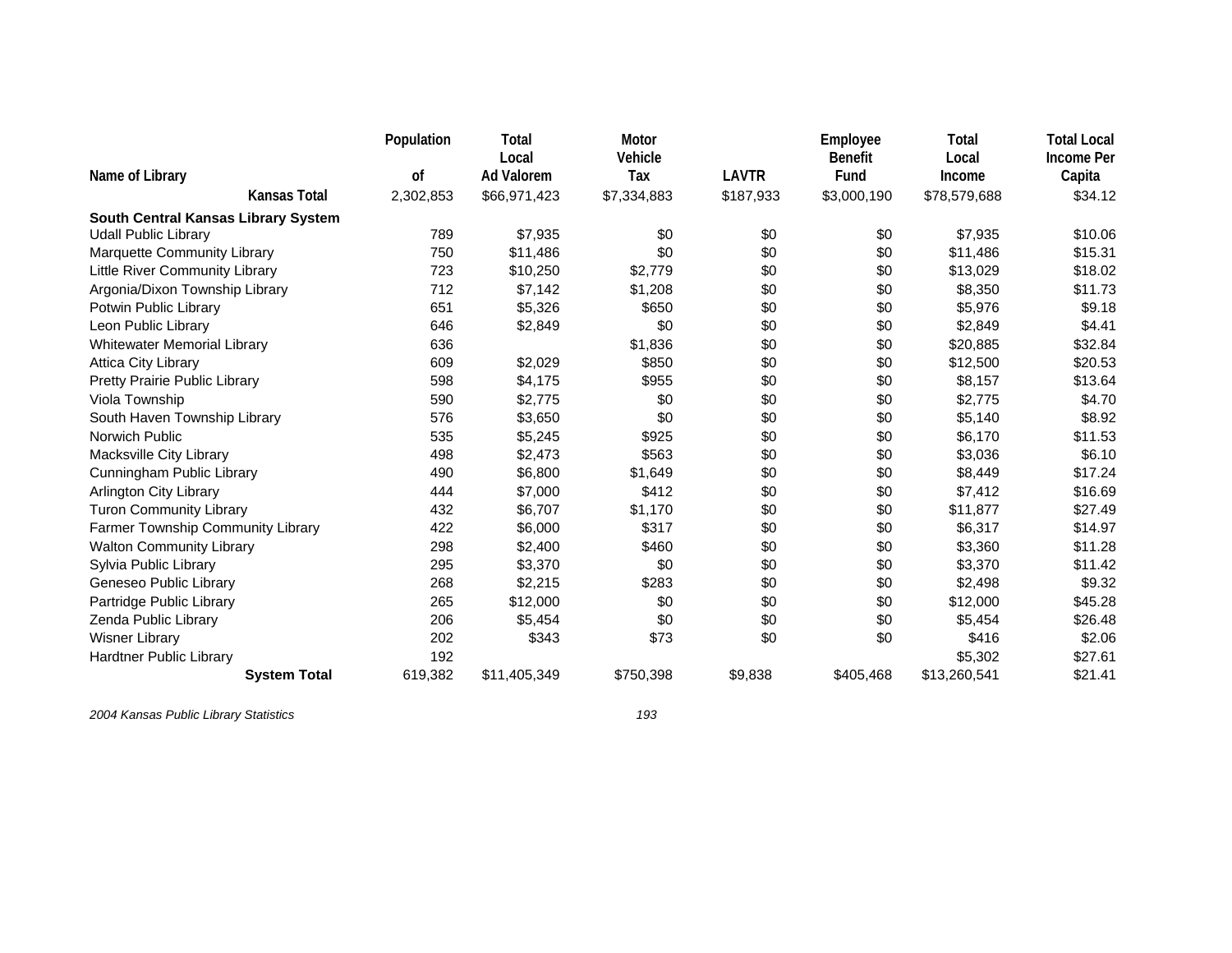|                                        | Population | Total                      | Motor          |              | Employee               | Total           | <b>Total Local</b>          |
|----------------------------------------|------------|----------------------------|----------------|--------------|------------------------|-----------------|-----------------------------|
| Name of Library                        | 0f         | Local<br><b>Ad Valorem</b> | Vehicle<br>Tax | <b>LAVTR</b> | <b>Benefit</b><br>Fund | Local<br>Income | <b>Income Per</b><br>Capita |
| <b>Kansas Total</b>                    | 2,302,853  | \$66,971,423               | \$7,334,883    | \$187,933    | \$3,000,190            | \$78,579,688    | \$34.12                     |
| <b>Southeast Kansas Library System</b> |            |                            |                |              |                        |                 |                             |
| Pittsburg Public Library               | 19,276     | \$514,754                  | \$60,289       | \$0          | \$0                    | \$593,935       | \$30.81                     |
| Independence Public Library            | 13,540     | \$232,979                  | \$22,263       | \$0          | \$25,545               | \$280,787       | \$20.74                     |
| Parsons Public Library                 | 11,296     | \$225,807                  | \$35,193       | \$0          | \$0                    | \$261,000       | \$23.11                     |
| Coffeyville Public Library             | 10,472     |                            | \$38,490       | \$0          | \$55,042               | \$248,599       | \$23.74                     |
| <b>Chanute Public Library</b>          | 9,053      |                            | \$35,839       | \$2,022      | \$27,444               | \$253,469       | \$28.00                     |
| <b>Coffey County Library</b>           | 8,815      | \$966,711                  | \$19,062       | \$0          | \$127,362              | \$1,113,135     | \$126.28                    |
| Fort Scott Public Library              | 8,065      | \$223,529                  | \$0            | \$0          | \$11,803               | \$235,332       | \$29.18                     |
| Iola Public Library                    | 6,033      | \$118,412                  | \$24,144       | \$0          | \$0                    | \$157,326       | \$26.08                     |
| Johnston Public Library                | 4,344      | \$69,540                   | \$12,828       | \$0          | \$15,180               | \$100,493       | \$23.13                     |
| <b>Garnett Public Library</b>          | 3,388      |                            | \$13,163       | \$0          | \$0                    | \$84,772        | \$25.02                     |
| Columbus Public Library                | 3,286      | \$70,447                   | \$0            | \$0          | \$0                    | \$70,447        | \$21.44                     |
| Galena Public Library                  | 3,168      | \$49,611                   | \$8,788        | \$0          | \$0                    | \$58,399        | \$18.43                     |
| Eureka Carnegie Library                | 2,816      |                            |                |              |                        | \$75,000        | \$26.63                     |
| Neodesha/W.A. Rankin Memorial          | 2,734      | \$48,566                   | \$6,759        | \$0          | \$0                    | \$64,422        | \$23.56                     |
| <b>Girard Public</b>                   | 2,734      |                            | \$18,218       | \$0          | \$40,113               | \$186,962       | \$68.38                     |
| Fredonia Public Library                | 2,520      | \$22,723                   | \$6,175        | \$0          | \$0                    | \$28,898        | \$11.47                     |
| Cherryvale Public Library              | 2,292      | \$16,519                   | \$2,967        | \$0          | \$0                    | \$26,662        | \$11.63                     |
| Caney City Library                     | 2,004      | \$0                        | \$40,935       | \$0          | \$352                  | \$41,287        | \$20.60                     |
| Oswego Public                          | 1,989      | \$16,500                   | \$0            | \$0          | \$0                    | \$16,500        | \$8.30                      |
| Linn County Library District #1        | 1,974      | \$32,779                   | \$3,644        | \$0          | \$5,534                | \$41,957        | \$21.25                     |
| <b>Humboldt Public</b>                 | 1,926      |                            |                |              | \$0                    | \$62,297        | \$32.35                     |
| Linn County Library Dist #2            | 1,718      | \$104,380                  | \$2,420        | \$0          | \$0                    | \$106,800       | \$62.17                     |
| Yates Center Public Library            | 1,520      |                            |                |              |                        | \$46,000        | \$30.26                     |
| Arma City Library                      | 1,508      | \$18,000                   | \$2,815        | \$0          | \$0                    | \$20,815        | \$13.80                     |
| Mound City/Linn County Dist. #4        | 1,443      |                            | \$5,038        | \$0          | \$0                    | \$61,781        | \$42.81                     |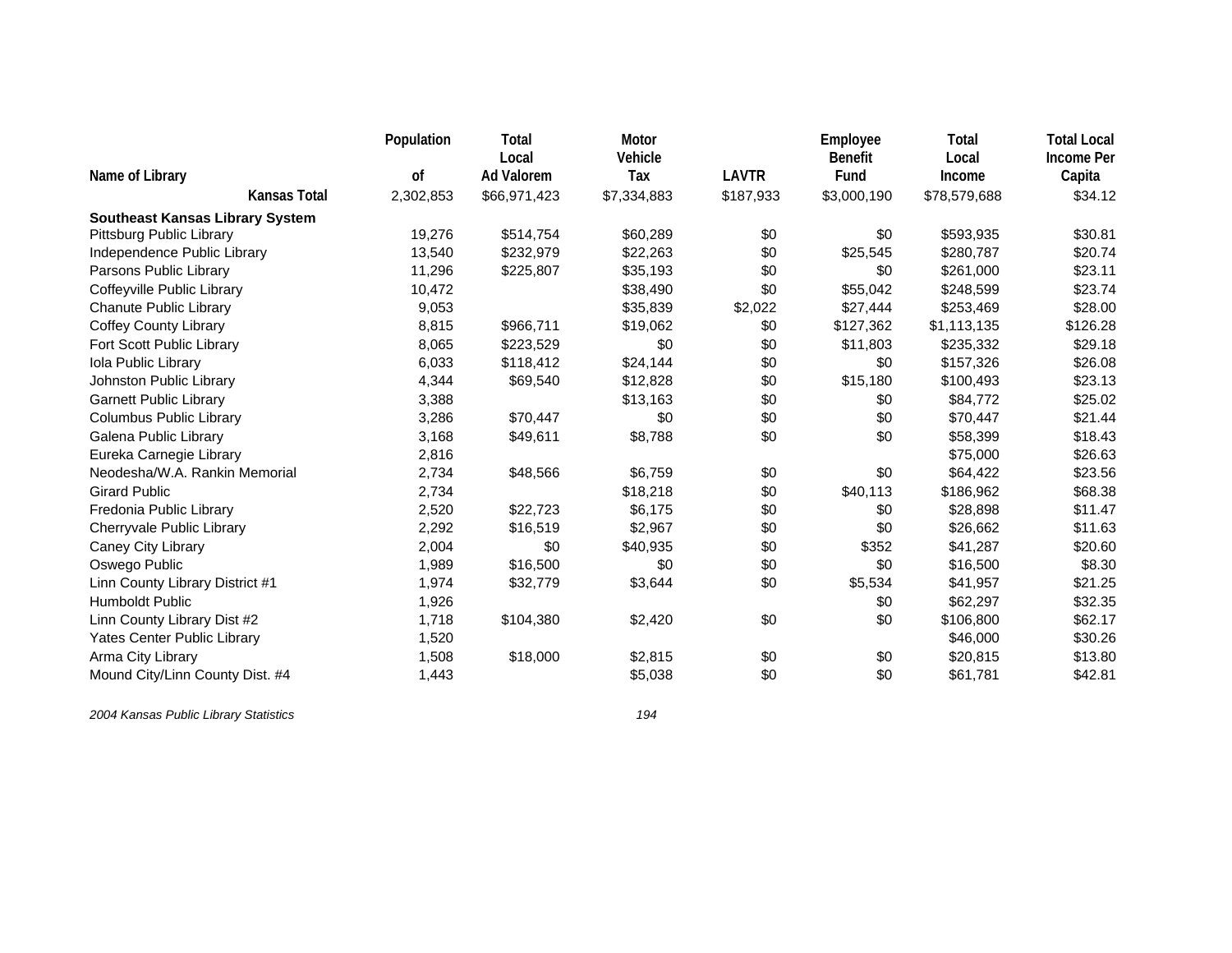|                                                                      | Population | Total                      | Motor          |              | Employee               | Total           | <b>Total Local</b>          |
|----------------------------------------------------------------------|------------|----------------------------|----------------|--------------|------------------------|-----------------|-----------------------------|
| Name of Library                                                      | 0f         | Local<br><b>Ad Valorem</b> | Vehicle<br>Tax | <b>LAVTR</b> | <b>Benefit</b><br>Fund | Local<br>Income | <b>Income Per</b><br>Capita |
| Kansas Total                                                         | 2,302,853  | \$66,971,423               | \$7,334,883    | \$187,933    | \$3,000,190            | \$78,579,688    | \$34.12                     |
|                                                                      |            |                            |                |              |                        |                 |                             |
| <b>Southeast Kansas Library System</b><br>Pleasanton Lincoln Library | 1,381      |                            | \$0            | \$0          | \$0                    | \$24,250        | \$17.56                     |
| Sedan Public Library                                                 | 1,288      | \$14,972                   | \$0            | \$0          | \$0                    | \$14,972        | \$11.62                     |
| Chetopa City Library                                                 | 1,238      | \$11,500                   | \$0            | \$0          | \$0                    | \$11,500        | \$9.29                      |
| Erie City Public Library                                             | 1,178      | \$28,729                   | \$0            | \$0          | \$0                    | \$39,684        | \$33.69                     |
| <b>Altamont Public Library</b>                                       | 1,068      |                            | \$3,351        | \$0          | \$0                    | \$14,431        | \$13.51                     |
| <b>Graves Memorial Library</b>                                       | 933        | \$11,719                   | \$0            | \$0          |                        | \$12,767        | \$13.68                     |
|                                                                      |            |                            |                |              | \$850                  |                 |                             |
| <b>Madison Public Library</b>                                        | 822        | \$20,342                   | \$3,932        | \$0          | \$0                    | \$24,274        | \$29.53                     |
| Howard City Library                                                  | 786        | \$7,380                    | \$1,975        | \$0          | \$0                    | \$9,355         | \$11.90                     |
| Weir Public Library                                                  | 768        | \$8,890                    | \$1,325        | \$3,784      | \$0                    | \$13,999        | \$18.23                     |
| Cedar Vale Memorial Library                                          | 689        |                            |                |              |                        | \$4,115         | \$5.97                      |
| Moran Public Library                                                 | 550        |                            | \$1,045        |              |                        | \$3,714         | \$6.75                      |
| Linn County Library Dist. #3                                         | 507        | \$12,621                   | \$1,443        | \$105        | \$0                    | \$14,169        | \$27.95                     |
| Thayer Friday Reading Club City Library                              | 499        | \$7,576                    | \$2,310        | \$0          | \$0                    | \$9,886         | \$19.81                     |
| Altoona Public Library                                               | 483        | \$1,827                    | \$850          | \$0          | \$0                    | \$2,927         | \$6.06                      |
| Moline Public Library                                                | 443        | \$2,641                    | \$770          | \$0          | \$0                    | \$3,463         | \$7.82                      |
| <b>Mccune City Library</b>                                           | 426        | \$2,266                    | \$656          | \$0          | \$0                    | \$2,922         | \$6.86                      |
| Edna Public Library                                                  | 420        | \$3,625                    | \$0            | \$0          | \$0                    | \$6,875         | \$16.37                     |
| Mound Valley Library                                                 | 414        | \$3,313                    | \$1,156        | \$0          | \$0                    | \$4,469         | \$10.79                     |
| Colony City Library                                                  | 395        |                            | \$511          | \$0          | \$0                    | \$3,167         | \$8.02                      |
| Longton Public Library                                               | 382        | \$1,006                    | \$0            | \$0          | \$0                    | \$1,006         | \$2.63                      |
| <b>Bronson Public Library</b>                                        | 341        | \$4,123                    | \$1,277        | \$0          | \$0                    | \$9,252         | \$27.13                     |
| Hamilton City Library                                                | 328        | \$4,584                    | \$2,846        | \$0          | \$0                    | \$7,430         | \$22.65                     |
| <b>Toronto Public Library</b>                                        | 296        | \$3,640                    | \$547          | \$0          | \$0                    | \$5,057         | \$17.08                     |
| Prescott City Library                                                | 281        | \$2,354                    | \$146          | \$0          | \$0                    | \$2,500         | \$8.90                      |
| Grenola Public                                                       | 224        | \$3,392                    | \$0            | \$0          | \$0                    | \$3,392         | \$15.14                     |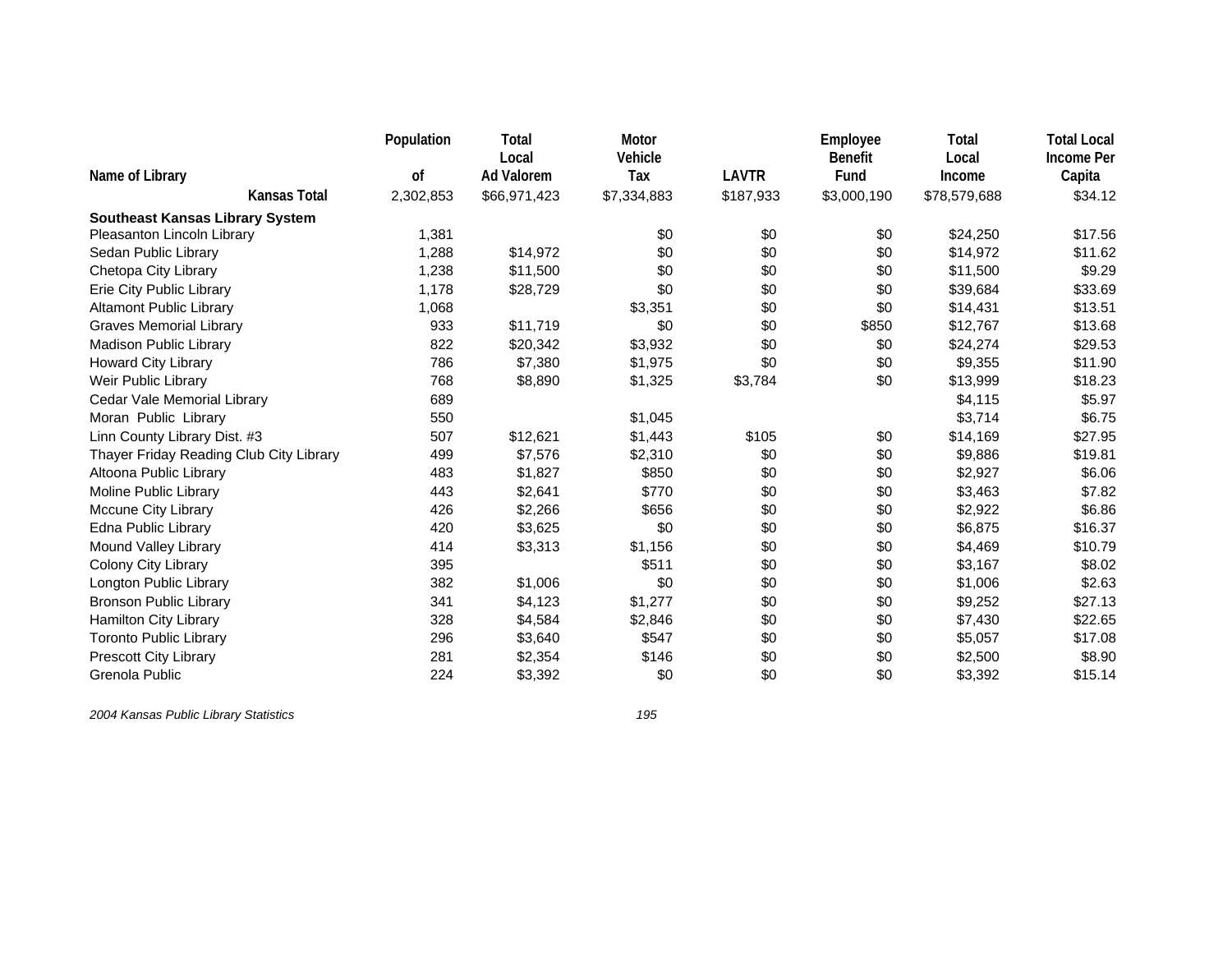| Name of Library                        |                     | Population<br>οf | Total<br>Local<br>Ad Valorem | <b>Motor</b><br>Vehicle<br>Tax | LAVTR     | Employee<br><b>Benefit</b><br>Fund | Total<br>Local<br><b>Income</b> | Total Local<br>Income Per<br>Capita |
|----------------------------------------|---------------------|------------------|------------------------------|--------------------------------|-----------|------------------------------------|---------------------------------|-------------------------------------|
|                                        | Kansas Total        | 2,302,853        | \$66,971,423                 | \$7,334,883                    | \$187,933 | \$3,000,190                        | \$78,579,688                    | \$34.12                             |
| <b>Southeast Kansas Library System</b> |                     |                  |                              |                                |           |                                    |                                 |                                     |
| <b>Walnut Public Library</b>           |                     | 221              | \$1.637                      | \$266                          | \$0       | \$0                                | \$1,903                         | \$8.61                              |
| <b>Hepler City Library</b>             |                     | 153              | \$825                        | \$0                            | \$0       | \$0                                | \$825                           | \$5.39                              |
| <b>Fall River Public Library</b>       |                     | 153              |                              |                                |           |                                    | \$1,132                         | \$7.40                              |
| Savonburg Public Library               |                     | 91               |                              |                                |           |                                    | \$4.747                         | \$52.16                             |
| Havana Library                         |                     | 86               | \$400                        | \$214                          | \$0       | \$0                                | \$621                           | \$7.22                              |
|                                        | <b>System Total</b> | 144,758          | \$3,693,528                  | \$383,650                      | \$5,911   | \$309,225                          | \$4,495,879                     | \$31.06                             |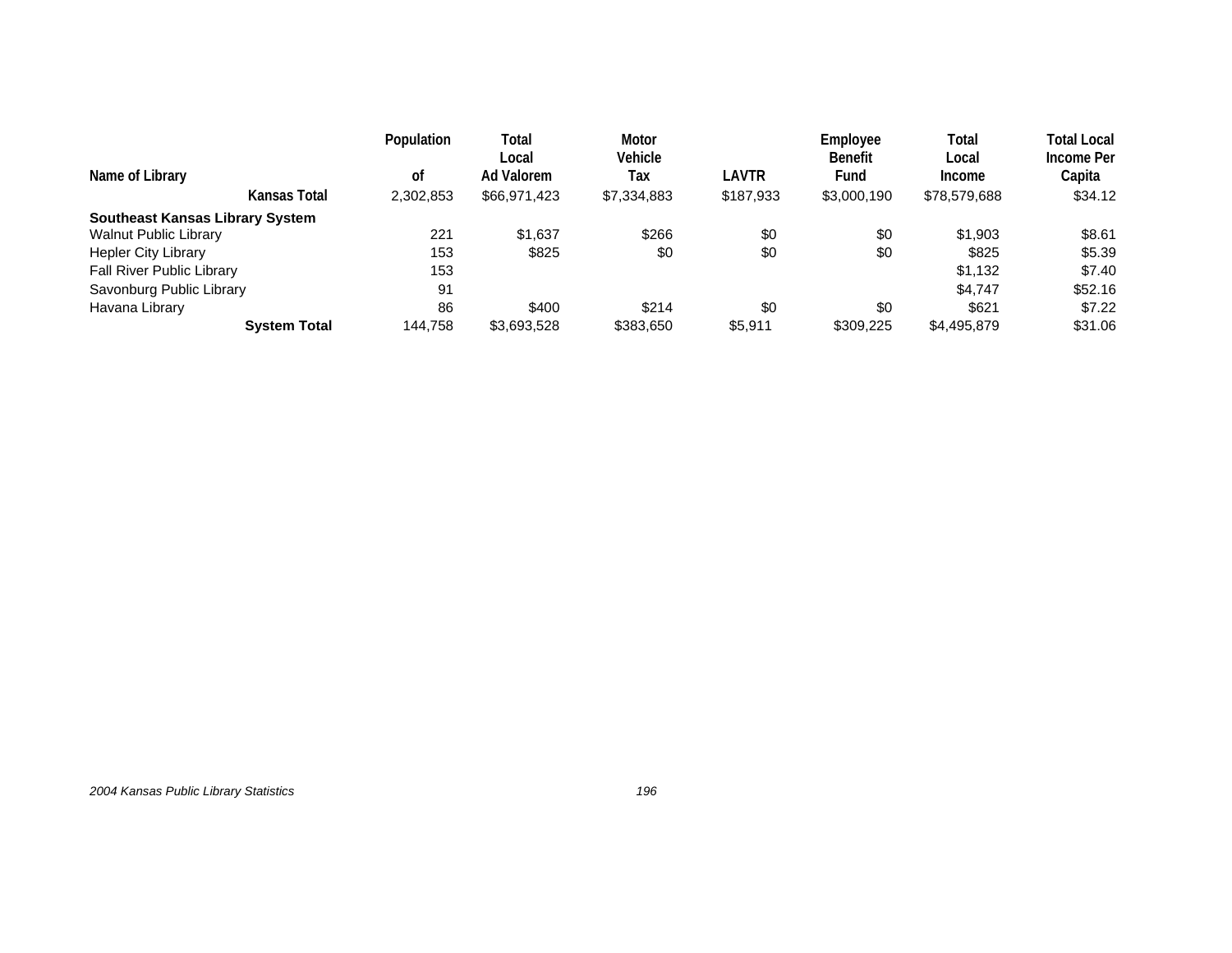|                                        | Population | Total             | Motor       |              | Employee       | Total        | <b>Total Local</b> |
|----------------------------------------|------------|-------------------|-------------|--------------|----------------|--------------|--------------------|
|                                        |            | Local             | Vehicle     | <b>LAVTR</b> | <b>Benefit</b> | Local        | <b>Income Per</b>  |
| Name of Library                        | 0f         | <b>Ad Valorem</b> | Tax         |              | Fund           | Income       | Capita             |
| <b>Kansas Total</b>                    | 2,302,853  | \$66,971,423      | \$7,334,883 | \$187,933    | \$3,000,190    | \$78,579,688 | \$34.12            |
| <b>Southwest Kansas Library System</b> |            |                   |             |              |                |              |                    |
| <b>Finney County Public Library</b>    | 39,176     |                   | \$79,017    |              |                | \$771,741    | \$19.70            |
| Dodge City Public Library              | 25,568     | \$622,163         | \$0         | \$0          | \$117,382      | \$752,460    | \$29.43            |
| Liberal Memorial Library               | 20,067     | \$407,012         | \$43,141    | \$0          | \$0            | \$456,653    | \$22.76            |
| <b>Grant County Library</b>            | 7,745      | \$428,732         | \$0         | \$0          | \$60,645       | \$489,377    | \$63.19            |
| <b>Stevens County Library</b>          | 5,389      | \$358,562         | \$6,000     | \$0          | \$0            | \$367,062    | \$68.11            |
| <b>Scott County Library</b>            | 4,806      | \$141,112         | \$16,380    | \$0          | \$0            | \$157,492    | \$32.77            |
| Kearny County Library                  | 4,591      | \$0               | \$0         | \$0          | \$0            | \$6,000      | \$1.31             |
| Elkhart/Morton County Library          | 3,317      | \$210,600         | \$4,685     | \$0          | \$51,477       | \$267,262    | \$80.57            |
| Haskell Township Library               | 3,049      | \$71,415          | \$3,236     | \$0          | \$9,734        | \$84,385     | \$27.68            |
| Hamilton County Public Library         | 2,666      | \$129,612         | \$4,980     | \$0          | \$0            | \$134,592    | \$50.48            |
| Wichita County Library                 | 2,447      | \$51,300          | \$0         | \$0          | \$0            | \$51,300     | \$20.96            |
| <b>Stanton County Public Library</b>   | 2,404      | \$115,962         | \$3,278     | \$0          | \$38,234       | \$157,474    | \$65.50            |
| <b>Cimarron City Library</b>           | 2,036      | \$85,165          | \$0         | \$0          | \$0            | \$85,165     | \$41.83            |
| Dighton/Lane County Library            | 1,946      | \$47,890          | \$3,934     | \$0          | \$0            | \$56,824     | \$29.20            |
| Dudley Township Library                | 1,775      | \$49,190          | \$810       | \$0          | \$0            | \$50,000     | \$28.17            |
| Meade Public Library                   | 1,658      | \$56,735          | \$0         | \$0          | \$4,150        | \$62,885     | \$37.93            |
| Montezuma Township Library             | 1,645      | \$17,666          | \$780       | \$0          | \$0            | \$18,446     | \$11.21            |
| Kinsley                                | 1,551      | \$47,580          | \$0         | \$0          | \$11,897       | \$69,152     | \$44.59            |
| <b>Greeley County Public Library</b>   | 1,420      | \$54,013          | \$0         | \$0          | \$0            | \$55,513     | \$39.09            |
| Ness City Public Library               | 1,403      | \$34,159          | \$9,197     | \$0          | \$24,273       | \$75,744     | \$53.99            |
| Coldwater-Wilmore Regional Library     | 1,200      | \$51,067          | \$1,862     | \$0          | \$8,690        | \$61,619     | \$51.35            |
| Spearville Township Library            | 1,191      | \$26,396          | \$3,602     | \$0          | \$0            | \$29,998     | \$25.19            |
| Plains Community Library               | 1,180      | \$46,922          | \$2,528     | \$0          | \$0            | \$49,450     | \$41.91            |
| <b>Ashland Library</b>                 | 951        | \$13,230          | \$0         | \$0          | \$1,561        | \$15,791     | \$16.60            |
| Jetmore Public Library                 | 933        | \$6,162           | \$0         | \$0          | \$5,298        | \$13,960     | \$14.96            |